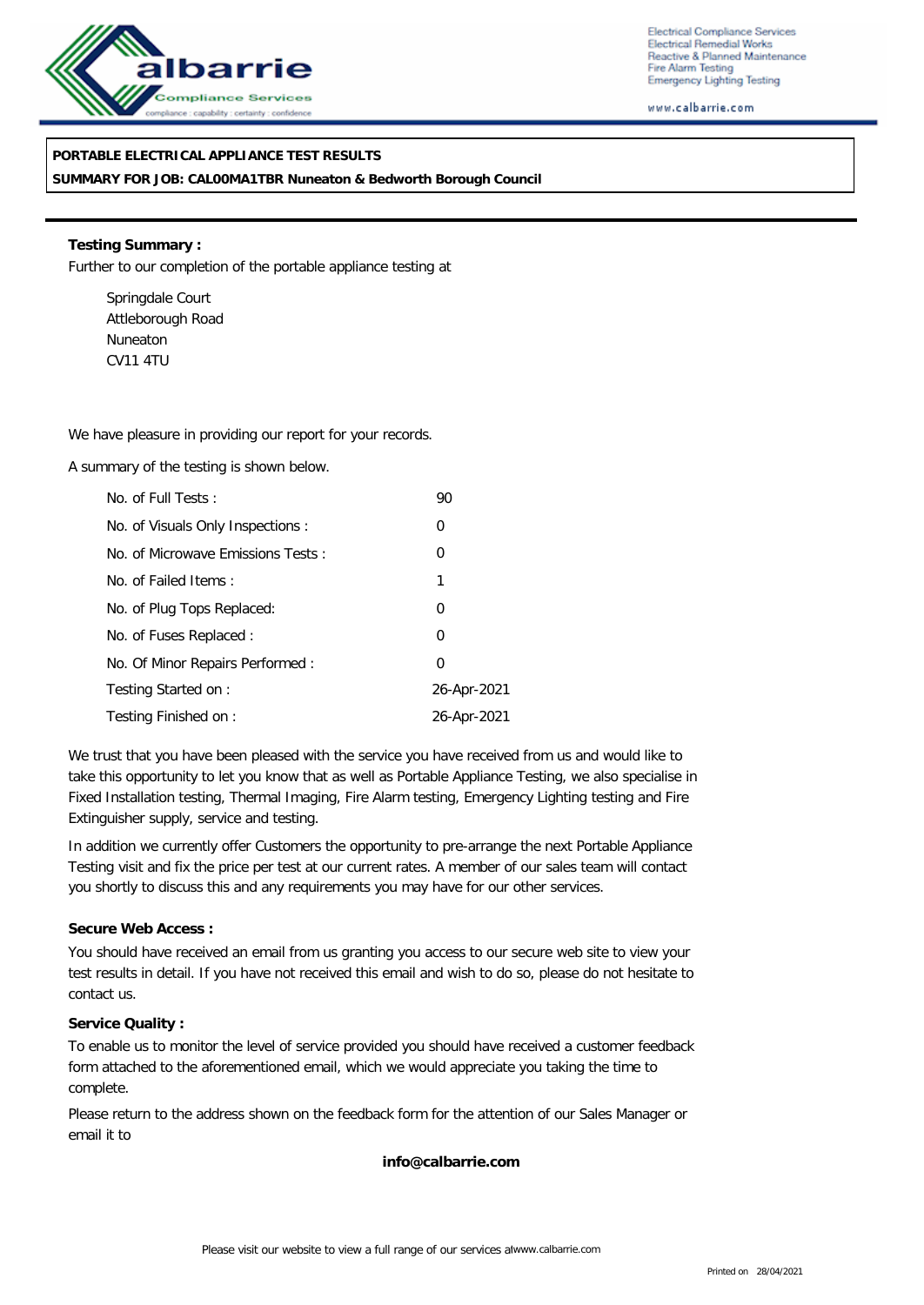

Electrical Compliance Services<br>Electrical Remedial Works<br>Reactive & Planned Maintenance<br>Fire Alarm Testing<br>Emergency Lighting Testing

www.calbarrie.com

# **CUSTOMER ACCEPTANCE**

| works as detailed. | I, the undersigned, confirm that the engineer has attended and carried out / completed to my satisfaction the |                 |
|--------------------|---------------------------------------------------------------------------------------------------------------|-----------------|
| Signature          |                                                                                                               |                 |
| <b>Print Name</b>  | Melanie Salt                                                                                                  | Date 26/04/2021 |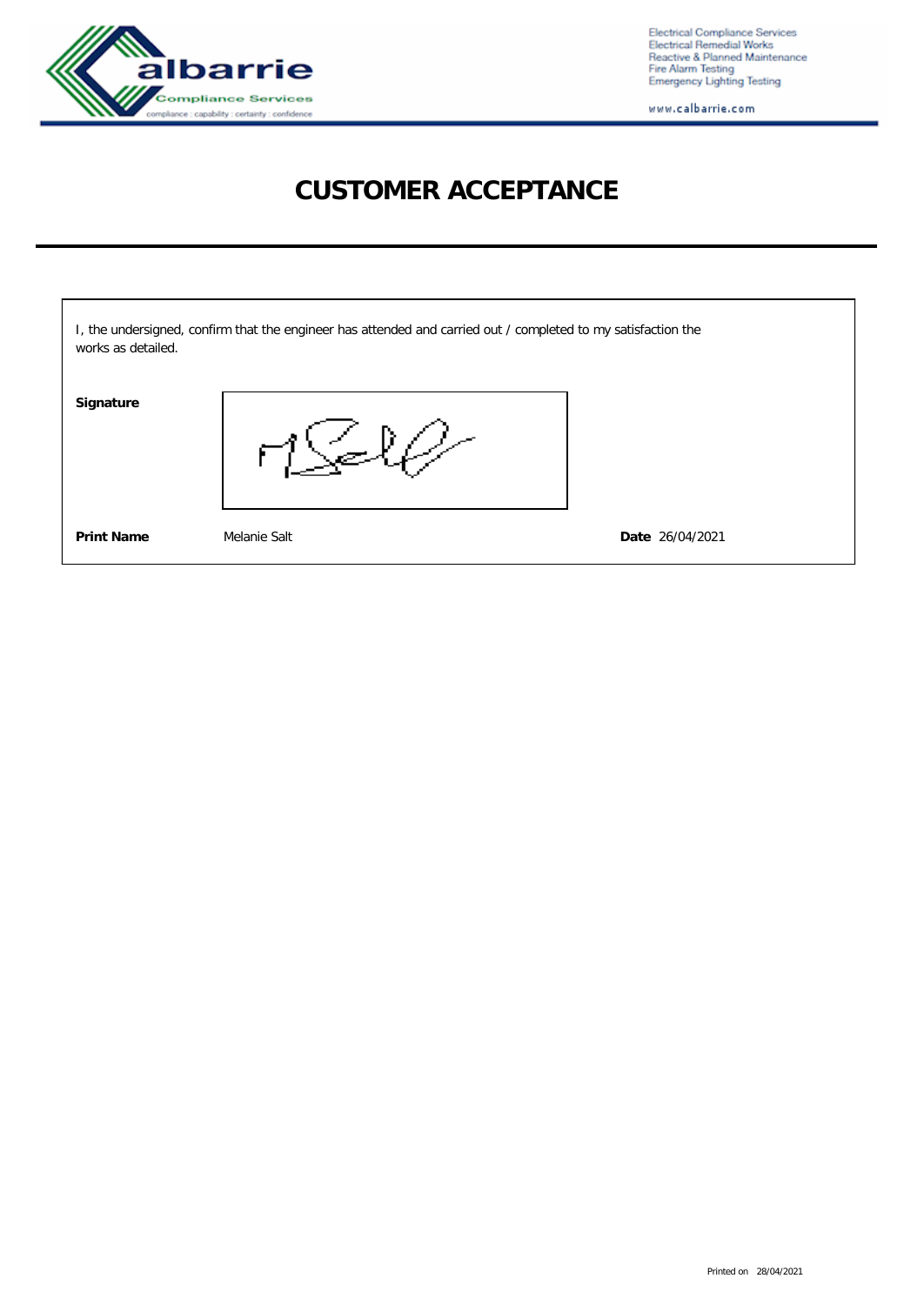

Electrical Compliance Services Electrical Compliance Services<br>Electrical Remedial Works<br>Reactive & Planned Maintenance<br>Fire Alarm Testing<br>Emergency Lighting Testing

www.calbarrie.com

### **PORTABLE ELECTRICAL APPLIANCE TEST RESULTS**

**EQUIPMENT REGISTER FOR JOB: CAL00MA1TBR Nuneaton & Bedworth Borough Council**

| EQUIP NO     | <b>DESCRIPTION</b>    | LOCATION             | <b>FREQ</b>         | LAST        | <b>NEXT</b> | <b>STATUS</b> |
|--------------|-----------------------|----------------------|---------------------|-------------|-------------|---------------|
| 000000258008 | <b>Extension Lead</b> | Office - Ground      | $12 \text{ mth(s)}$ | 26-Apr-2021 | 26-Apr-2022 | PASS          |
| 000000258009 | Class 2 Lead          | Office - Ground      | $12 \text{ mth(s)}$ | 26-Apr-2021 | 26-Apr-2022 | PASS          |
| 000000258010 | AC Adaptor            | Office - Ground      | $12 \text{ mth(s)}$ | 26-Apr-2021 | 26-Apr-2022 | PASS          |
| 000000258011 | Shredder              | Office - Ground      | $12 \text{ mth(s)}$ | 26-Apr-2021 | 26-Apr-2022 | PASS          |
| 000000258012 | <b>Extension Lead</b> | Office - Ground      | $12 \text{ mth(s)}$ | 26-Apr-2021 | 26-Apr-2022 | PASS          |
| 000000258013 | <b>Extension Lead</b> | Office - Ground      | $12 \text{ mth(s)}$ | 26-Apr-2021 | 26-Apr-2022 | PASS          |
| 000000258014 | <b>Extension Lead</b> | Office - Ground      | $12 \text{ mth(s)}$ | 26-Apr-2021 | 26-Apr-2022 | PASS          |
| 000000258015 | AC Adaptor            | Office - Ground      | $12 \text{ mth(s)}$ | 26-Apr-2021 | 26-Apr-2022 | PASS          |
| 000000258016 | AC Adaptor            | Office - Ground      | $12 \text{ mth(s)}$ | 26-Apr-2021 | 26-Apr-2022 | PASS          |
| 000000258017 | AC Adaptor            | Office - Ground      | $12 \text{ mth(s)}$ | 26-Apr-2021 | 26-Apr-2022 | PASS          |
| 000000258018 | <b>IEC Lead</b>       | Office - Ground      | $12 \text{ mth(s)}$ | 26-Apr-2021 | 26-Apr-2022 | PASS          |
| 000000258019 | Printer               | Office - Ground      | $12 \text{ mth(s)}$ | 26-Apr-2021 | 26-Apr-2022 | PASS          |
| 000000258020 | AC Adaptor            | Office - Ground      | $12 \text{ mth(s)}$ | 26-Apr-2021 | 26-Apr-2022 | PASS          |
| 000000258021 | AC Adaptor            | Office - Ground      | $12 \text{ mth(s)}$ | 26-Apr-2021 | 26-Apr-2022 | PASS          |
| 000000258022 | <b>IEC Lead</b>       | Office - Ground      | $12 \text{ mth(s)}$ | 26-Apr-2021 | 26-Apr-2022 | PASS          |
| 000000258023 | VDU                   | Office - Ground      | $12 \text{ mth(s)}$ | 26-Apr-2021 | 26-Apr-2022 | PASS          |
| 000000258024 | Class 1 Lead          | Office - Ground      | $12 \text{ mth(s)}$ | 26-Apr-2021 | 26-Apr-2022 | PASS          |
| 000000258025 | AC Adaptor            | Office - Ground      | $12 \text{ mth(s)}$ | 26-Apr-2021 | 26-Apr-2022 | PASS          |
| 000000258026 | Phone Charger         | Office - Ground      | $12 \text{ mth(s)}$ | 26-Apr-2021 | 26-Apr-2022 | PASS          |
| 000000258027 | Laminator             | Office - Ground      | $12 \text{ mth(s)}$ | 26-Apr-2021 | 26-Apr-2022 | PASS          |
| 000000258028 | <b>Extension Lead</b> | Guest Room - 1st     | $12 \text{ mth(s)}$ | 26-Apr-2021 | 26-Apr-2022 | PASS          |
| 000000258029 | Iron                  | Guest Room - 1st     | $12 \text{ mth(s)}$ | 26-Apr-2021 | 26-Apr-2022 | PASS          |
| 000000258030 | Kettle Base           | Guest Room - 1st     | $12 \text{ mth(s)}$ | 26-Apr-2021 | 26-Apr-2022 | PASS          |
| 000000258031 | Kettle                | Guest Room - 1st     | $12 \text{ mth(s)}$ | 26-Apr-2021 | 26-Apr-2022 | PASS          |
| 000000258032 | Xmas Lights           | Stores - 1st         | $12 \text{ mth(s)}$ | 26-Apr-2021 | 26-Apr-2022 | PASS          |
| 000000258033 | Xmas Lights           | Stores - 1st         | $12 \text{ mth(s)}$ | 26-Apr-2021 | 26-Apr-2022 | PASS          |
| 000000258034 | <b>Extension Lead</b> | Cleaners Store - 1st | $12 \text{ mth(s)}$ | 26-Apr-2021 | 26-Apr-2022 | PASS          |
| 000000258035 | Floor Polisher        | Cleaners Store - 1st | $12 \text{ mth(s)}$ | 26-Apr-2021 | 26-Apr-2022 | PASS          |
| 000000258036 | Fan                   | Cleaners Store - 1st | $12 \text{ mth(s)}$ | 26-Apr-2021 | 26-Apr-2022 | PASS          |
| 000000258037 | Fan                   | Cleaners Store - 1st | $12 \text{ mth(s)}$ | 26-Apr-2021 | 26-Apr-2022 | PASS          |
| 000000258038 | Steamer               | Cleaners Store - 1st | $12 \text{ mth(s)}$ | 26-Apr-2021 | 26-Apr-2022 | PASS          |
| 000000258039 | Fan                   | Cleaners Store - 1st | $12 \text{ mth(s)}$ | 26-Apr-2021 | 26-Apr-2022 | PASS          |
| 000000258040 | Fan                   | Cleaners Store - 1st | $12 \text{ mth(s)}$ | 26-Apr-2021 | 26-Apr-2022 | PASS          |
| 000000258041 | Fan                   | Cleaners Store - 1st | $12 \text{ mth(s)}$ | 26-Apr-2021 | 26-Apr-2022 | PASS          |
| 000000258042 | Fan                   | Cleaners Store - 1st | $12 \text{ mth(s)}$ | 26-Apr-2021 | 26-Apr-2022 | PASS          |
| 000000258043 | Vacuum Cleaner        | Cleaners Store - 1st | $12 \text{ mth(s)}$ | 26-Apr-2021 | 26-Apr-2022 | PASS          |
| 000000258044 | Fan Heater            | Cleaners Store - 1st | $12 \text{ mth(s)}$ | 26-Apr-2021 | 26-Apr-2022 | PASS          |
| 000000258045 | Boiler                | Cleaners Store - 1st | $12 \text{ mth(s)}$ | 26-Apr-2021 | 26-Apr-2022 | PASS          |
| 000000258046 | 3 Way Adaptor         | Kitchen - Ground     | $12 \text{ mth(s)}$ | 26-Apr-2021 | 26-Apr-2022 | PASS          |

Please visit our website to view a full range of our services at www.calbarrie.com Printed on 28/04/2021 Page 1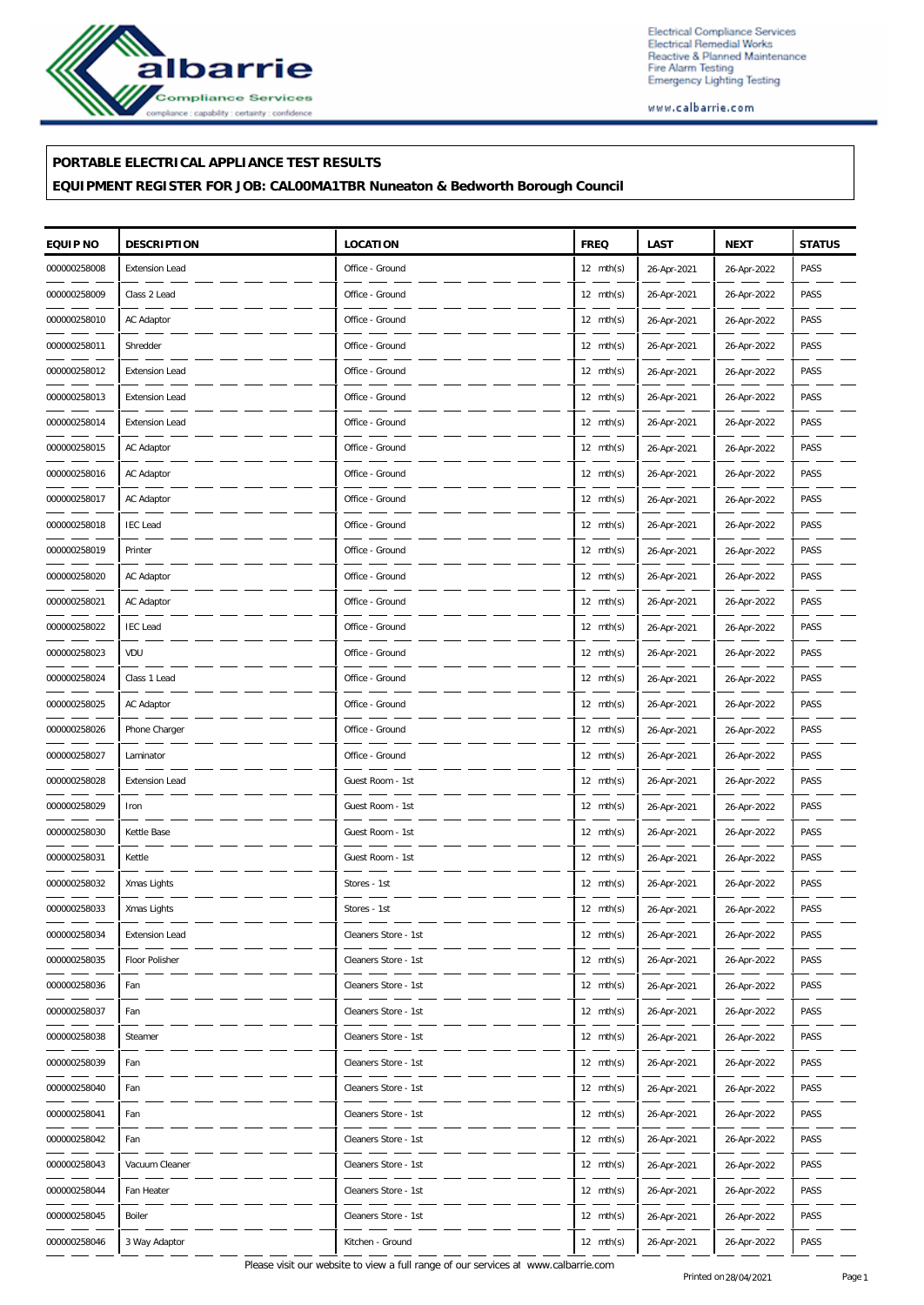# **PORTABLE ELECTRICAL APPLIANCE TEST RESULTS EQUIPMENT REGISTER FOR JOB: CAL00MA1TBR Nuneaton & Bedworth Borough Council**

| EQUIP NO     | <b>DESCRIPTION</b>    | <b>LOCATION</b>  | <b>FREQ</b>         | LAST        | <b>NEXT</b> | <b>STATUS</b> |
|--------------|-----------------------|------------------|---------------------|-------------|-------------|---------------|
| 000000258047 | Dishwasher            | Kitchen - Ground | $12 \text{ mth(s)}$ | 26-Apr-2021 | 26-Apr-2022 | PASS          |
| 000000258048 | Microwave             | Kitchen - Ground | $12 \text{ mth(s)}$ | 26-Apr-2021 | 26-Apr-2022 | PASS          |
| 000000258049 | Kettle Base           | Kitchen - Ground | $12 \text{ mth(s)}$ | 26-Apr-2021 | 26-Apr-2022 | PASS          |
| 000000258050 | Kettle                | Kitchen - Ground | $12 \text{ mth(s)}$ | 26-Apr-2021 | 26-Apr-2022 | PASS          |
| 000000258051 | Kettle Lead           | Kitchen - Ground | $12 \text{ mth(s)}$ | 26-Apr-2021 | 26-Apr-2022 | PASS          |
| 000000258052 | Kettle                | Kitchen - Ground | $12 \text{ mth(s)}$ | 26-Apr-2021 | 26-Apr-2022 | PASS          |
| 000000258053 | Kettle Base           | Kitchen - Ground | $12 \text{ mth(s)}$ | 26-Apr-2021 | 26-Apr-2022 | PASS          |
| 000000258054 | Kettle                | Kitchen - Ground | $12 \text{ mth(s)}$ | 26-Apr-2021 | 26-Apr-2022 | PASS          |
| 000000258055 | Kettle Lead           | Kitchen - Ground | $12 \text{ mth(s)}$ | 26-Apr-2021 | 26-Apr-2022 | PASS          |
| 000000258056 | Kettle                | Kitchen - Ground | $12 \text{ mth(s)}$ | 26-Apr-2021 | 26-Apr-2022 | PASS          |
| 000000258057 | Fridge                | Kitchen - Ground | $12 \text{ mth(s)}$ | 26-Apr-2021 | 26-Apr-2022 | PASS          |
| 000000258058 | Fridge                | Kitchen - Ground | $12 \text{ mth(s)}$ | 26-Apr-2021 | 26-Apr-2022 | PASS          |
| 000000258059 | Toaster               | Kitchen - Ground | $12 \text{ mth(s)}$ | 26-Apr-2021 | 26-Apr-2022 | PASS          |
| 000000258060 | AC Adaptor            | Lounge - Ground  | $12 \text{ mth(s)}$ | 26-Apr-2021 | 26-Apr-2022 | PASS          |
| 000000258061 | Hi-Fi                 | Lounge - Ground  | $12 \text{ mth(s)}$ | 26-Apr-2021 | 26-Apr-2022 | PASS          |
| 000000258062 | Amplifier             | Lounge - Ground  | $12 \text{ mth(s)}$ | 26-Apr-2021 | 26-Apr-2022 | PASS          |
| 000000258063 | <b>Extension Lead</b> | Lounge - Ground  | $12 \text{ mth(s)}$ | 26-Apr-2021 | 26-Apr-2022 | PASS          |
| 000000258064 | <b>IEC</b> Lead       | Lounge - Ground  | $12 \text{ mth(s)}$ | 26-Apr-2021 | 26-Apr-2022 | PASS          |
| 000000258065 | Television            | Lounge - Ground  | $12 \text{ mth(s)}$ | 26-Apr-2021 | 26-Apr-2022 | PASS          |
| 000000258066 | AC Adaptor            | Lounge - Ground  | $12 \text{ mth(s)}$ | 26-Apr-2021 | 26-Apr-2022 | PASS          |
| 000000258067 | DVD Player            | Lounge - Ground  | $12 \text{ mth(s)}$ | 26-Apr-2021 | 26-Apr-2022 | PASS          |
| 000000258068 | Lamp                  | Lounge - Ground  | $12 \text{ mth(s)}$ | 26-Apr-2021 | 26-Apr-2022 | PASS          |
| 000000258069 | Heater                | Lounge - Ground  | $12 \text{ mth(s)}$ | 26-Apr-2021 | 26-Apr-2022 | PASS          |
| 000000258070 | Lamp                  | Lounge - Ground  | $12 \text{ mth(s)}$ | 26-Apr-2021 | 26-Apr-2022 | PASS          |
| 000000258071 | Class 2 Lead          | Lounge - Ground  | $12 \text{ mth(s)}$ | 26-Apr-2021 | 26-Apr-2022 | PASS          |
| 000000258072 | Vacuum Cleaner        | Lounge - Ground  | $12 \text{ mth(s)}$ | 26-Apr-2021 | 26-Apr-2022 | PASS          |
| 000000258073 | Freezer               | Lounge - Ground  | $12 \text{ mth(s)}$ | 26-Apr-2021 | 26-Apr-2022 | PASS          |
| 000000258074 | Fridge                | Lounge - Ground  | $12 \text{ mth(s)}$ | 26-Apr-2021 | 26-Apr-2022 | PASS          |
| 000000258075 | Extension Lead        | Lounge - Ground  | $12 \text{ mth(s)}$ | 26-Apr-2021 | 26-Apr-2022 | PASS          |
| 000000258076 | <b>Extension Lead</b> | Lounge - Ground  | 12 $mth(s)$         | 26-Apr-2021 | 26-Apr-2022 | PASS          |
| 000000258077 | <b>Extension Lead</b> | Lounge - Ground  | 12 $mth(s)$         | 26-Apr-2021 | 26-Apr-2022 | PASS          |
| 000000258078 | Extension Lead        | Lounge - Ground  | $12 \text{ mth(s)}$ | 26-Apr-2021 | 26-Apr-2022 | PASS          |
| 000000258079 | <b>Extension Lead</b> | Lounge - Ground  | $12 \text{ mth(s)}$ | 26-Apr-2021 | 26-Apr-2022 | PASS          |
| 000000258080 | <b>Extension Lead</b> | Lounge - Ground  | 12 $mth(s)$         | 26-Apr-2021 | 26-Apr-2022 | PASS          |
| 000000258081 | Extension Lead        | Lounge - Ground  | 12 $mth(s)$         | 26-Apr-2021 | 26-Apr-2022 | PASS          |
| 000000258082 | <b>Extension Lead</b> | Lounge - Ground  | $12 \text{ mth(s)}$ | 26-Apr-2021 | 26-Apr-2022 | PASS          |
| 000000258083 | <b>Extension Lead</b> | Lounge - Ground  | $12 \text{ mth(s)}$ | 26-Apr-2021 | 26-Apr-2022 | PASS          |
| 000000258084 | Extension Lead        | Lounge - Ground  | 12 $mth(s)$         | 26-Apr-2021 | 26-Apr-2022 | PASS          |
| 000000258085 | Class 2 Lead          | Lounge - Ground  | $12 \text{ mth(s)}$ | 26-Apr-2021 | 26-Apr-2022 | PASS          |
| 000000258086 | Hi-Fi                 | Lounge - Ground  | $12 \text{ mth(s)}$ | 26-Apr-2021 | 26-Apr-2022 | PASS          |
| 000000258087 | AC Adaptor            | Lounge - Ground  | $12 \text{ mth(s)}$ | 26-Apr-2021 | 26-Apr-2022 | PASS          |
| 000000258088 | Power Breaker         | Lounge - Ground  | 12 mth(s)           | 26-Apr-2021 | 26-Apr-2022 | PASS          |
| 000000258089 | Power Breaker         | Lounge - Ground  | 12 $mth(s)$         | 26-Apr-2021 | 26-Apr-2022 | PASS          |
|              |                       |                  |                     |             |             |               |

Please visit our website to view a full range of our services at www.calbarrie.com<br>
Printed on 28/04/2021